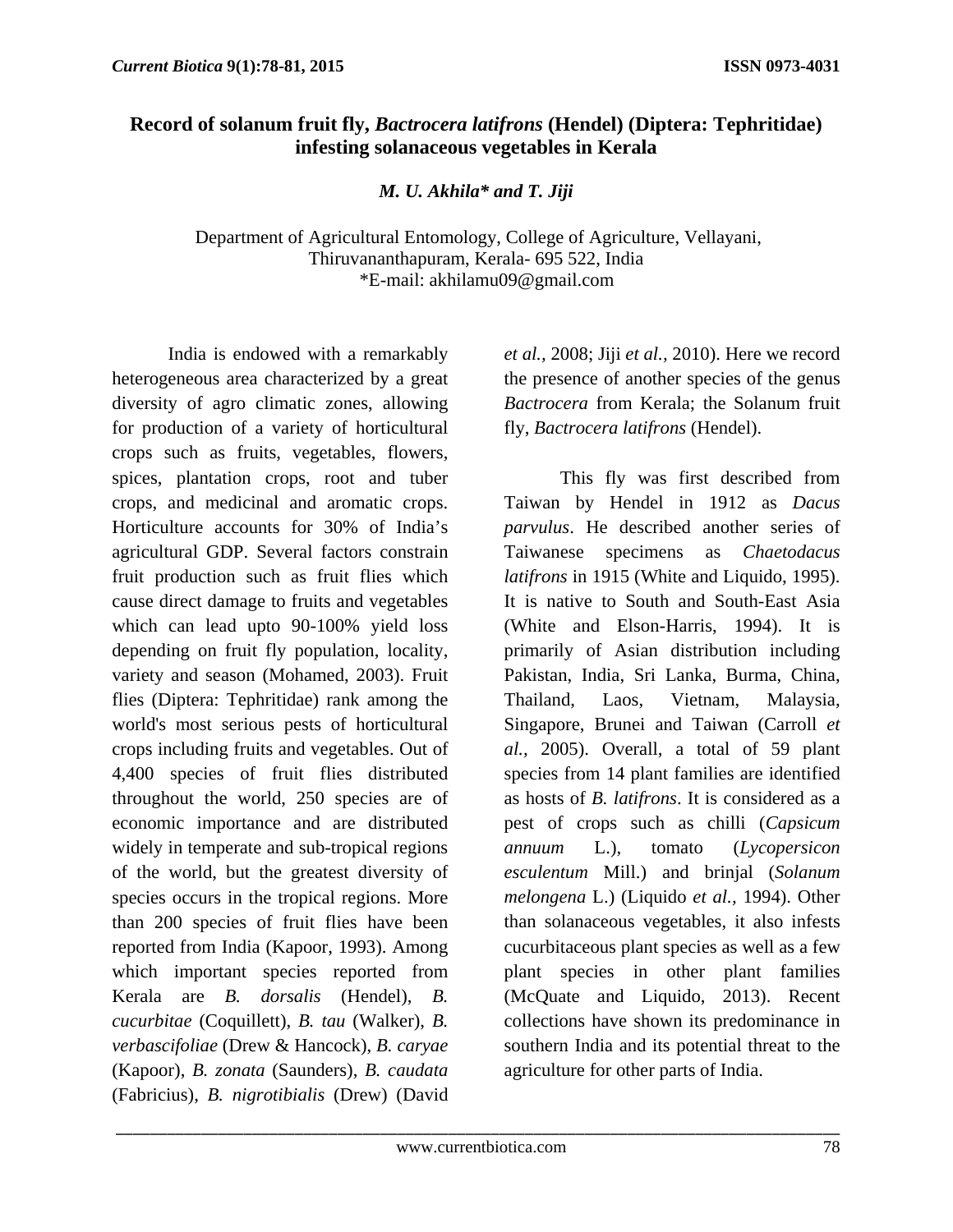the soil.

 Survey conducted in May 2014, solanaceous vegetables *viz.,* brinjal and tomato were found infested with Solanum fruit fly, *Bactrocera latifrons* (Hendel). The survey was conducted in homesteads of Kalliyoor Panchayath in Thiruvananthapuram district of Kerala. Infested fruits were identified by the brown resinous exudates from the oviposition punctures made by the adult female fruit fly. A brown patch was developed around the oviposition site. The larvae that hatched from the eggs fed on the inner content of the fruit making feeding galleries. The fruit subsequently became rotten and distorted and fell to the ground. The larvae pupate in

 Infested fruits were collected and brought to laboratory for rearing. Five fruits were selected randomly from each plant. Thirty centimeter diameter glass troughs were used for rearing. Rearing troughs were filled with moist soil to a thickness of 4 cm. Infested fruits were cut opened carefully and the number of maggots from each fruits were counted. Number of maggots varied between brinjal and tomato and was found to be about 5-7 in brinjal and 3-5 in tomato. Maggots were slender, elongate, tapering anteriorly with 7-8.5 mm length; entirely whitish to yellowish. Fruits were kept over moist soil in each rearing trough. It was covered with a muslin cloth and fastened. Larval period ranged from 10-14 days and pupal period from 8-10 days. Emerged adult flies were sent for taxonomic identification in NBAIR, Bangalore and were identified as *Bactrocera latifrons.* Adult flies are characterized by predominantly black scutum with lateral yellow stripes, facial

spots, abdomen predominantly red brown rarely with distinct T-shaped mark on tergites 3-5 and clear wings with costal band distinctly expanded near apex of cell r2+3 to form spot extending across vein R4+5. This is the first record of the Solanum fruit fly, *Bactrocera latifrons* on brinjal and tomato from Kerala state.

## **CONCLUSION**

*Bactrocera latifrons* has got a restricted host range than other species of same genus but are highly invasive species. Population build up can occur in areas where suitable hosts are available. Although, at present, little damage has been attributed to this species but it has the potential to impact production of solanaceous crops such as chillies (*Capsicum annuum* L. and *C. frutescens* L.), brinjal (*Solanum melongena* L.) and tomatoes (*Lycopersicon esculentum* Mill.) and some cucurbitaceous crops. *Bactrocera latifrons* were found primarily in homesteads than in field conditions. In homesteads, mature fruits are left in the plant and allowed to become over ripe. This created favourable conditions for reproduction and survival of the fly. At present, it has become essential to conduct further studies on the population dynamics, distribution, host range and infestation level of this pest.

**ACKNOWLEDGEMENTS:** The authors are thankful to Kerala Agricultural University and National Bureau of Agricultural Insect Resources (NBAIR), Bangalore.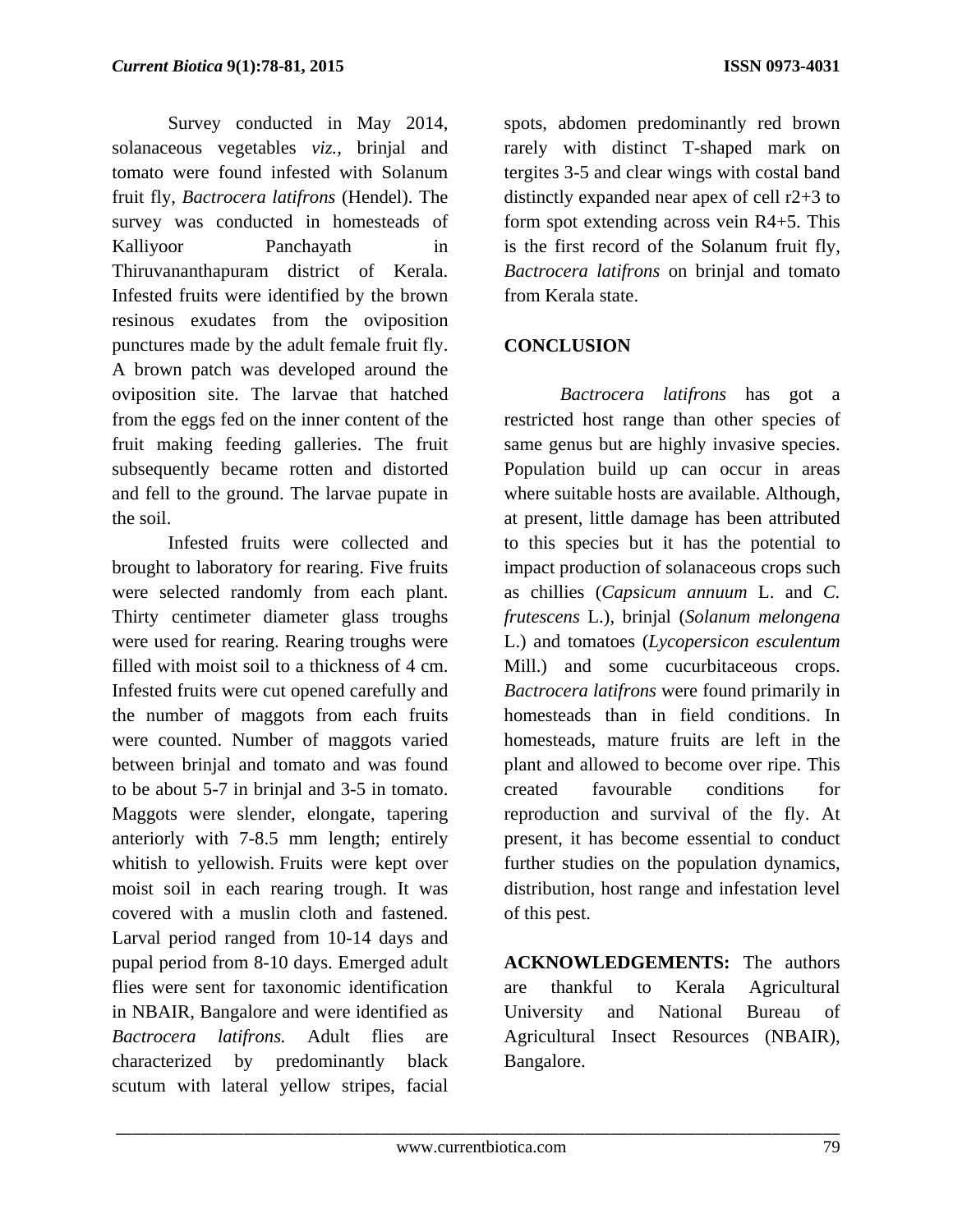

**Fig. 1: a: Ovipositional punctures on brinjal fruit, b: Maggots feeding inside brinjal fruit, c: Maggots feeding inside tomato fruit, d:** *Bactrocera latifrons* **(Adult)**